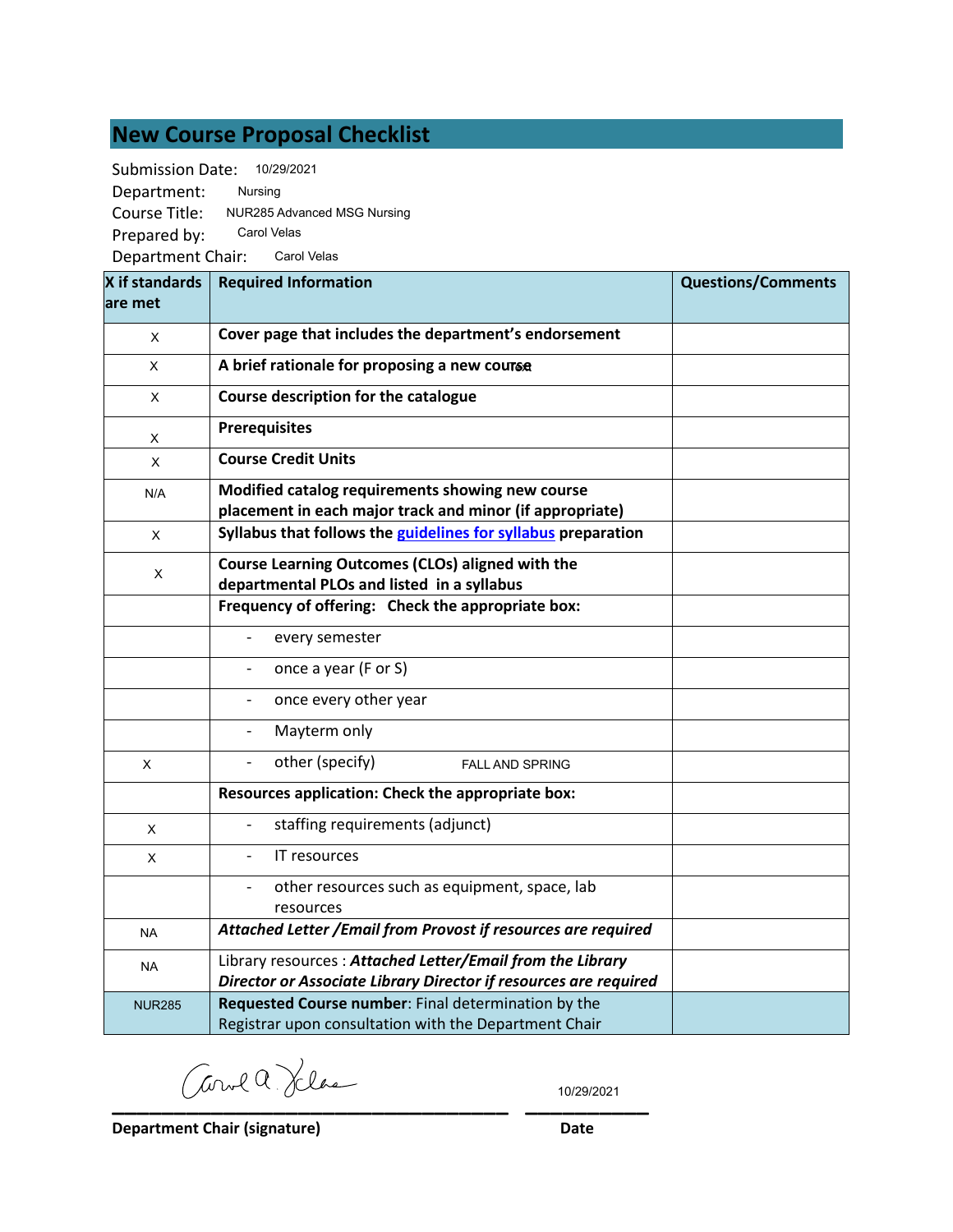# WESTMONT



To: Academic Senate From: Department of Nursing-ABSN Program Subject: Proposal for new course Date: November 1, 2021

The Accelerated Bachelor of Science in Nursing program is a new program at Westmont College. This is a second bachelor degree program with an accelerated prelicensure nursing curriculum. The program is 4 semesters of 16 weeks each. Nursing courses include concurrent theory and clinical courses.

# **New course**

NUR285 Advanced Medical/Surgical/Geriatric is a 6-unit course with 3 units of theory and 3 unit of clinical (135hrs) placed in the fourth semester. This is the fourth course in a four-part series of medical/surgical/geriatric courses to prepare the nursing student for the safe, patient-centered and family-supported management of care.

We are proposing this course so students use the knowledge and experience they have refined through the progress of the four-part series of medical/surgical/geriatric courses that developed critical judgements using evidence-based practice to care for patients at different stages of life and with chronic, acute, complex, and critical illnesses and conditions. This course focuses on the adult and elderly adult patient with critical conditions related to the cardiovascular, respiratory, and neurological systems that affect multiple systems and lead to complex and emergent care in the emergency room and intensive care units. The clinical settings for this course will occur at Santa Barbara Cottage Hospital in the emergency room, surgical and medical intensive care units, and the cardiac catheratization lab.

The attached syllabus enumerates the Course Learning Outcomes including mapping to the Program Learning Outcomes. Assessment Technology Institute, our supplemental instruction is integrated throughout the curriculum with notations for your understanding.

The course will be offered two times per year in varying semesters as the two cohorts of nursing students enroll. Because this is a new course and a new program it will require new staff and IT resources.

This course is part of the required prelicensure curriculum for the Bachelor of Science in Nursing Program. The sequence of this course in the curriculum is permanent in the fourth semester.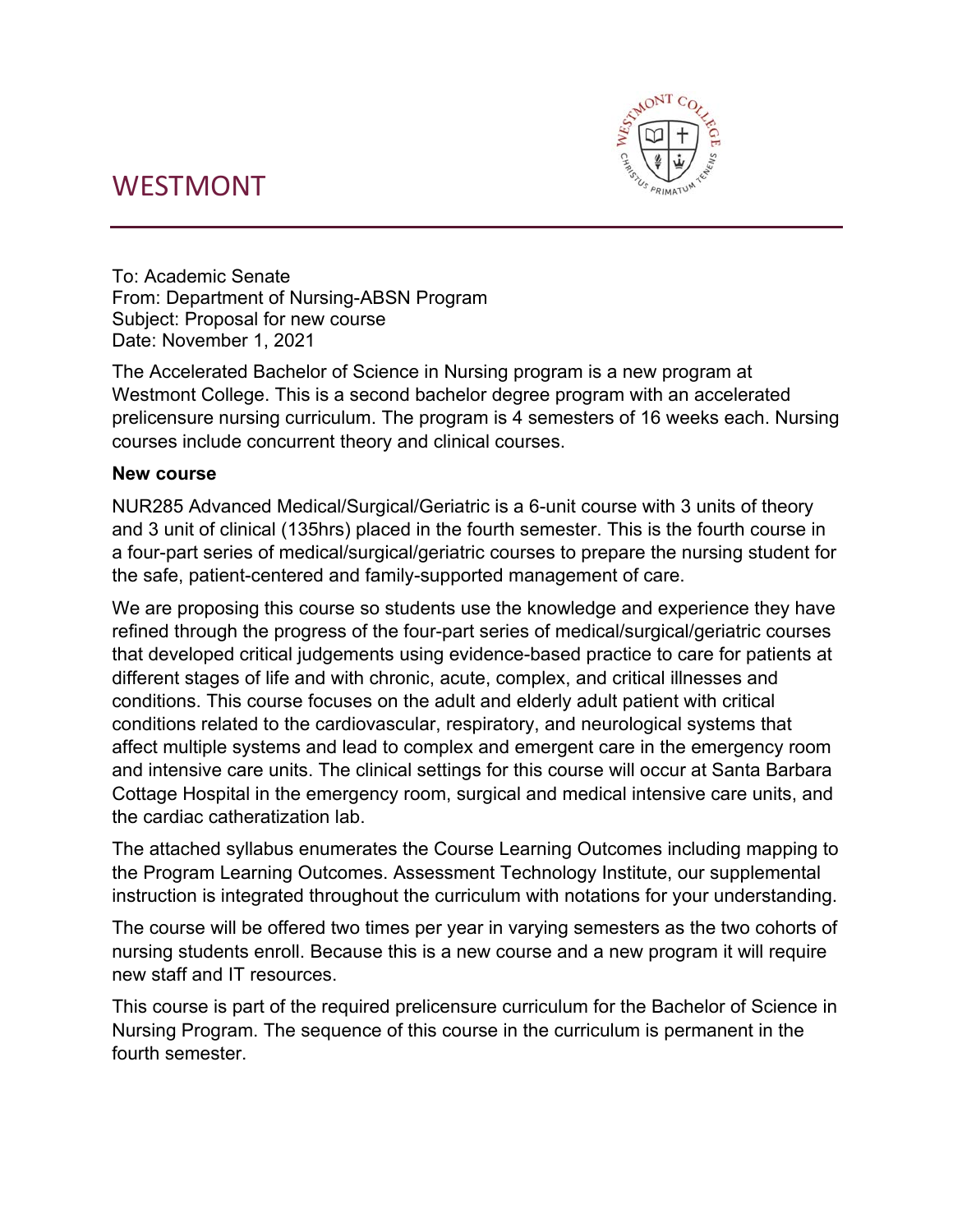# **Westmont catalog course description**

In the last of the four-part series of Medical/Surgical/Geriatric Nursing courses, the student has become the manager and coordinator of care. Patients with multisystem, complex, and emergent conditions will be the focus of this course and clinical care experience. Critical thinking and clinical judgement are refined, and all the pieces needed to determine quality, safe, compassionate care are realized. Students will care for up to four patients in the acute and ambulatory care settings.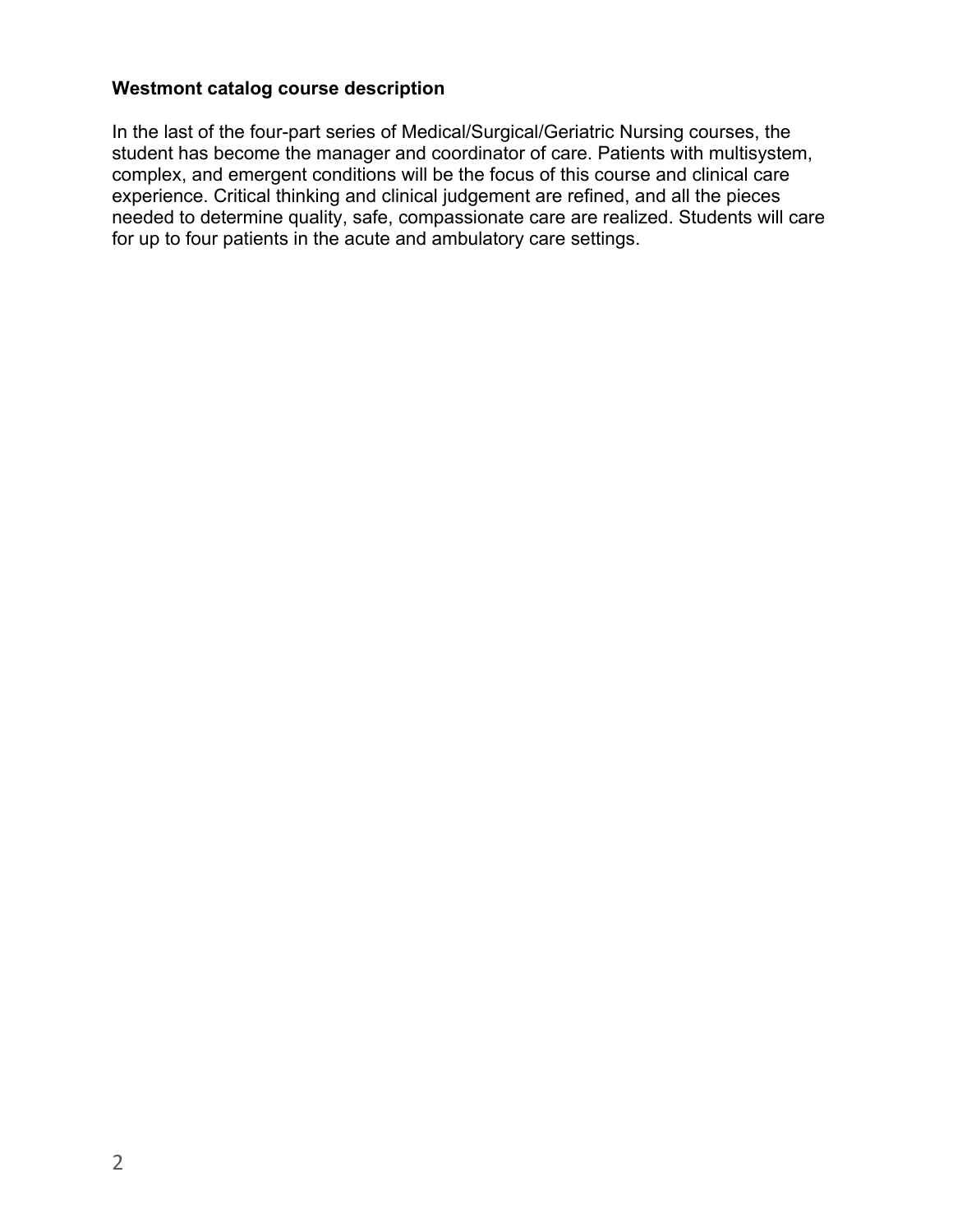

# NUR285 Advanced Medical/Surgical Nursing

2022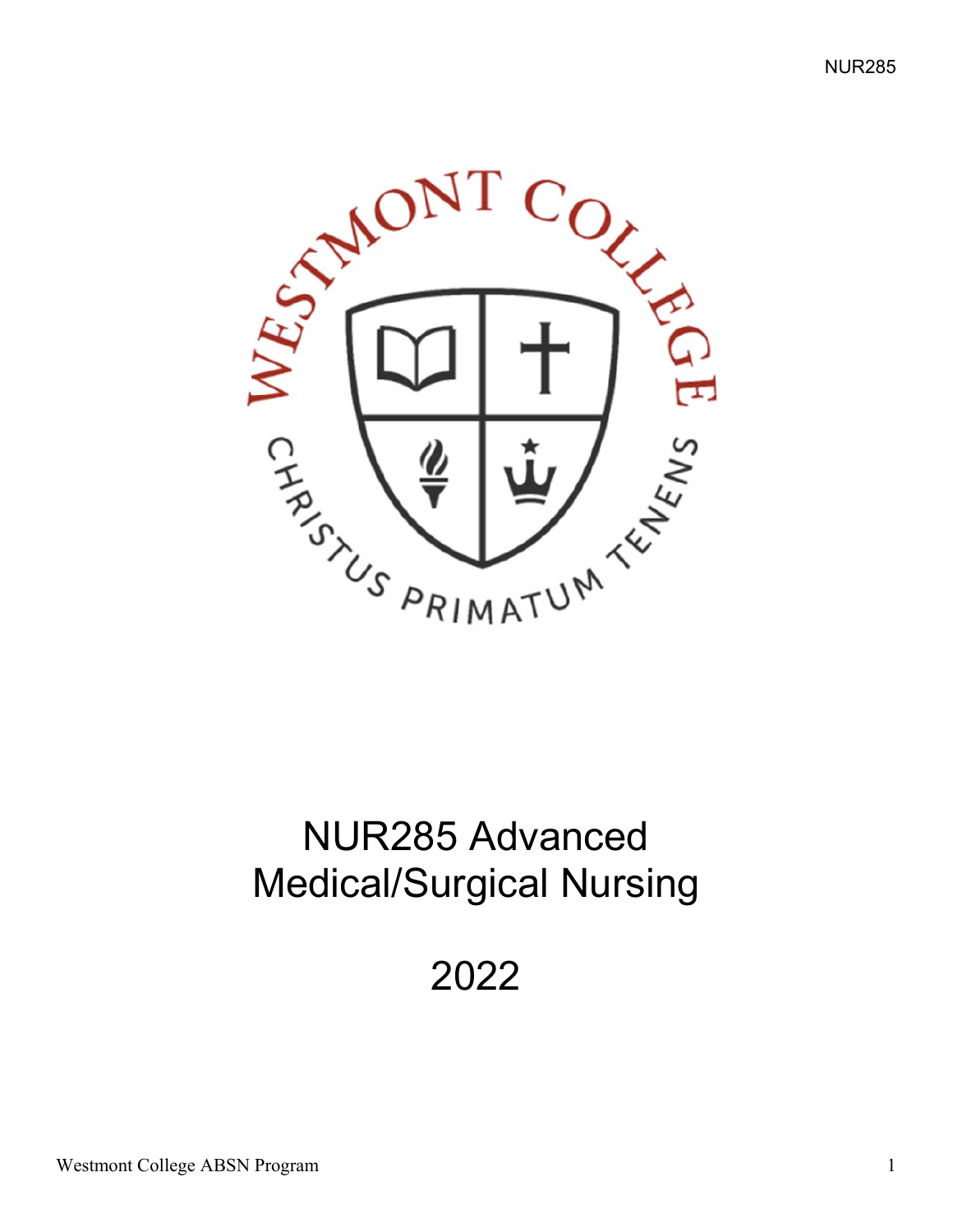# **NUR285 Advanced Medical/Surgical Nursing**

**6 units** (Theory=3units, Clinical=3units) **Prerequisites:** Acceptance into ABSN program **Placement in curriculum: Prelicensure requirement** 

**Time:**TBD **Room:** TBD

**Course Faculty:** TBD **Faculty office:** TBD **Faculty email:** TBD **Faculty phone:** TBD **Faculty office hours:** TBD

#### **I. Important Information**

This is a course in a series of prelicensure nursing courses to prepare the nursing student for the safe, patient-centered and family-supported, compassionate care in a variety of healthcare settings. The best way to be prepared for your lecture and clinical experience is to maintain a healthy mental, physical, and spiritual life. Come to class after a good night's sleep, eat nutritious food, and stay current with reading assignments. For your clinical experience, come with excitement and understand you will continue to learn in the clinical setting and apply the concepts and skills you are learning in class. To help with your success in this course and program, it is not suggested you work more than 20 hours per week if you have to work.

#### **Westmont catalogue course description**

In the last of the four-part Medical/Surgical/Geriatric Nursing course the student has become the manager and coordinator of care. Patients with multisystem, complex, and emergent conditions will be the focus of this course and clinical experience. Critical thinking and clinical judgement is refined, and all the pieces needed to determine quality, safe, compassionate care are realized. Students will care for up to four patients in the acute and ambulatory care settings.

#### **Instructor's further description**

In this final course, students will provide compassionate care to a variety of patients with complex and emergent conditions. Time management and organization of thoughts and skill will guide your care of multiple patient, prioritizing and delegating care and leading the interprofessional team to safe, quality care.

# **ABSN Program Mission**

Prepares faithful servant leaders to provide patient-centered and family supported safe, compassionate care for diverse populations and communities across the lifespan and in all health care settings.

#### **AACN Baccalaureate Essentials (2018)**

The Commission on Collegiate Nursing Education (CCNE) is an autonomous accrediting agency, contributing to the improvement of the public's health. A specialized/professional accrediting agency, CCNE strives to promote the quality and integrity of baccalaureate and graduate nursing programs.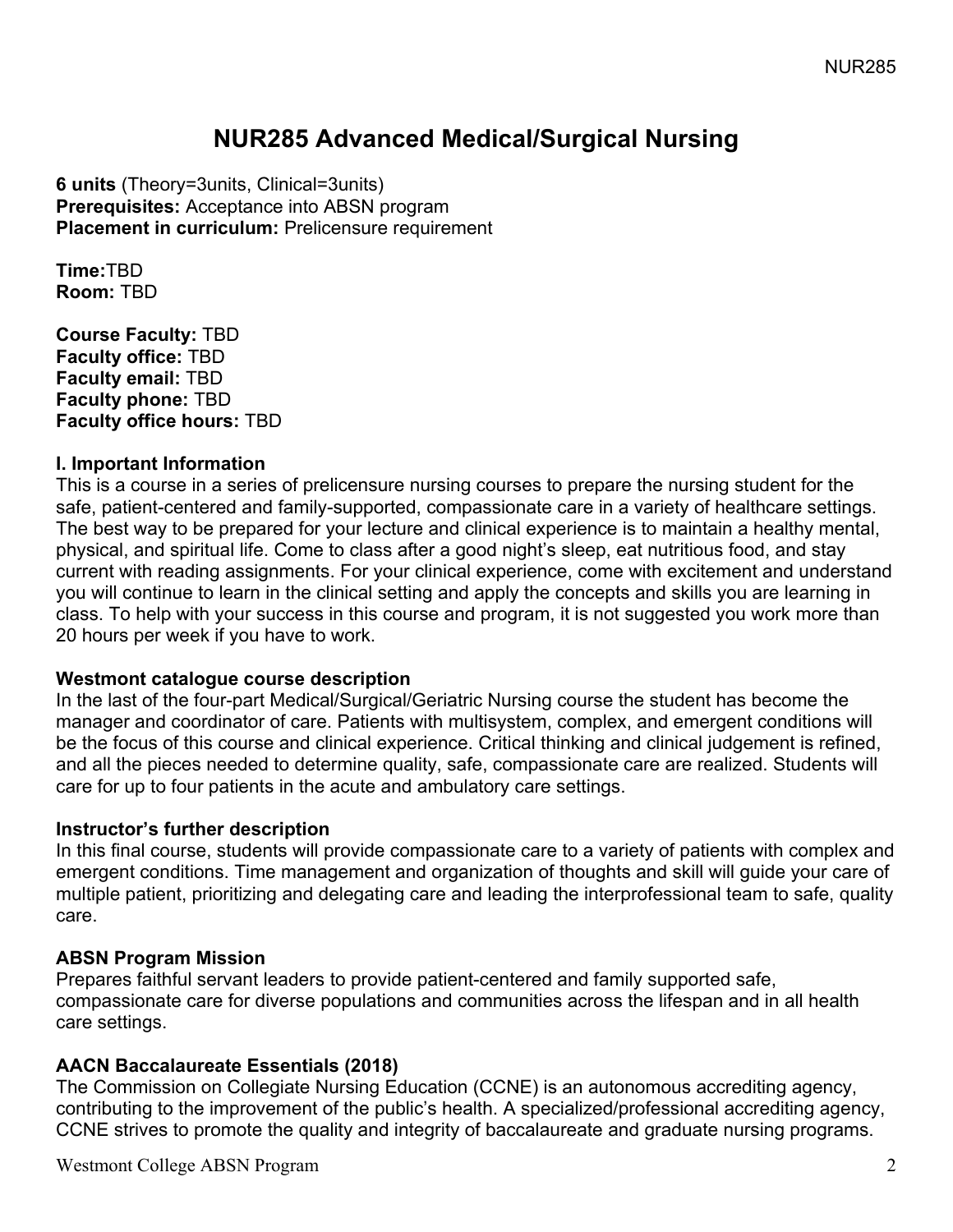Following are the nine baccalaureate essentials used as the framework for the current curriculum. In 2021 the Essentials were revised and will be integrated into the curriculum over the next three years.

- I Liberal Education for Baccalaureate Generalist Nursing Practice
- II Basic Organizational and Systems Leadership for Quality Care and Patient Safety
- III Scholarship for Evidence-Based Practice
- IV Information Management and Application of Patient Care Technology
- V Healthcare Policy, Finance, and Regulatory Environments
- VI Interprofessional Communication and Collaboration for Improving Patient Health **Outcomes**
- VII Clinical Prevention and Population Health
- VIII Professionalism and Professional Values
- IX Baccalaureate Generalist Nursing Practice

# **AACN Essentials (revised 2021)**

The Essentials: Core Competencies for Professional Nursing Education provides a framework for preparing individuals as members of the discipline of nursing, reflecting expectations across the trajectory of nursing education and applied experience. The *Essentials* introduce 10 domains that represent the essence of professional nursing practice and the expected competencies for each domain. The competencies accompanying each domain are designed to be applicable across four spheres of care (disease prevention/promotion of health and wellbeing, chronic disease care, regenerative or restorative care, and hospice/palliative/supportive care), across the lifespan, and with diverse patient populations.

# **Domains for Nursing**

Domains are broad distinguishable areas of competence that, when considered in the aggregate, constitute a descriptive framework for the practice of nursing.

# **The Ten Domains:**

Domain 1-Knowledge for Nursing Practice Domain 2-Person-centered Care Domain 3-Population Health Domain 4-Scholarship for Nursing Practice Domain 5-Quality and Safety Domain 6-Interprofessional Partnerships Domain 7-Systems-based Practice Domain 8-Information and Healthcare Technology Domain 9-Professionalism Domain 10-Personal, Professionals, Leadership Development (The Essentials: Core Competencies for Professional Nursing Education, 2021)

# **Program Learning Outcomes (PLO)**

1. Exhibit Christian character and servant leadership while providing compassionate care for a diverse population in communities across state, national, and global settings.

2. Evidence-based best practices, critical thinking, and clinical reasoning, inform clinical judgement for the provision of patient-centered, safe, quality care.

3. Create patient education plans that are culturally specific to the patient and that incorporate the family support system.

4. Communicate effectively with the interprofessional team to ensure a wholistic approach to patientcentered care.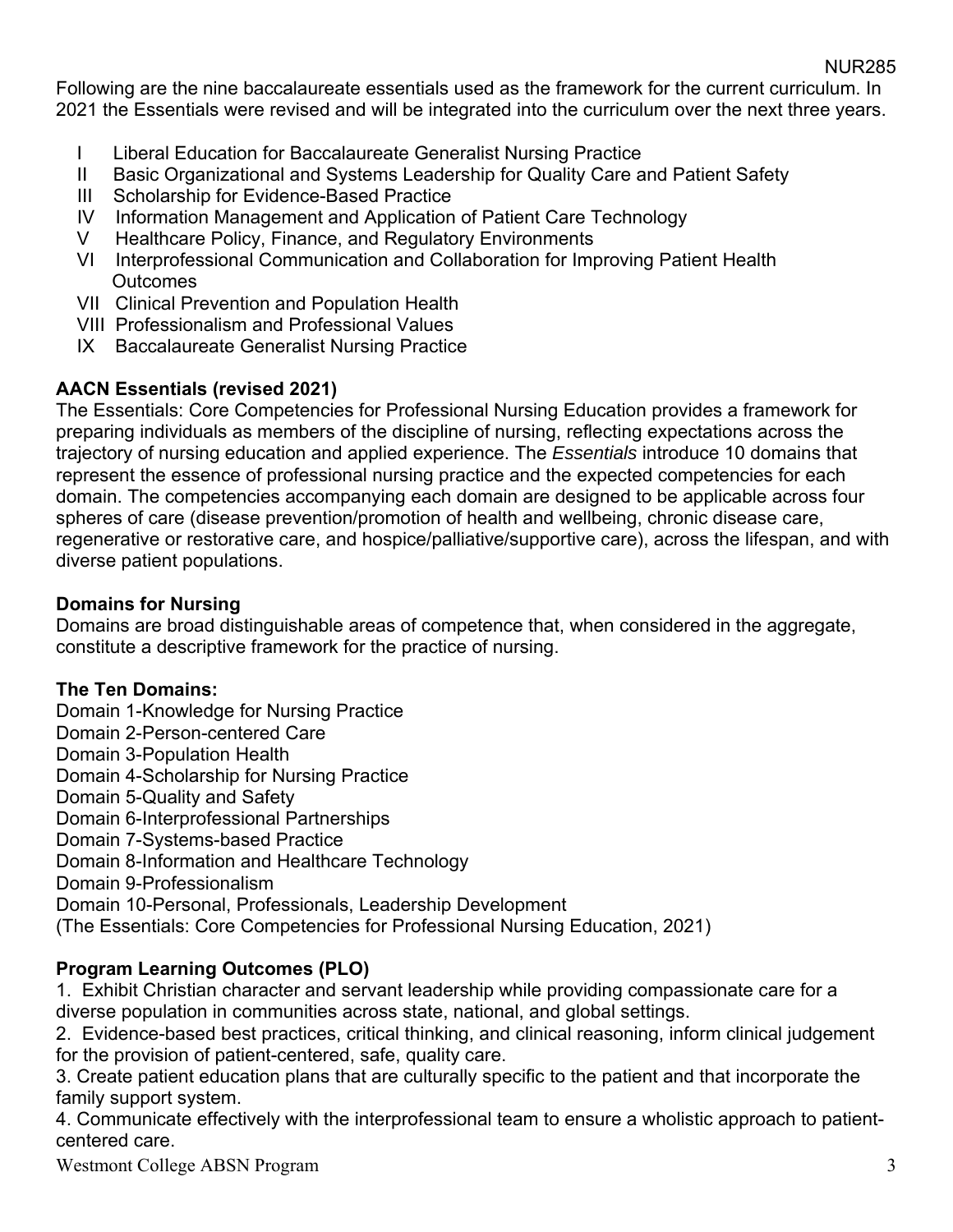5. Continue inquisitive learning by using the Electronic Medical Record and Informatics to meet quality metrics in a variety of healthcare and geographic settings.

6. Advocate for healthcare policies for the underserved, vulnerable populations to ensure equity with access to care for prevention, remedial, supportive, and rehabilitative nursing care regionally, nationally, and globally.

# **Course Learning Outcomes (CLO)**

1. Through Servant leadership, guides the coordination of care for multiple diverse patients in the acute care and ambulatory care settings.

2. Evaluates best practices in the care of complex and emergent patients.

3. Using informatics provided by the Electronic Medical Record (EMR), understands the use of predictive and prescriptive analytics that guides care.

4. Self-actualization of effective communication to integrate interprofessional care into the care plan. 5. Develops discharge education plans for patients with multisystem, complex conditions. Provides

education to patient and support system and evaluates understanding of information taught.

6. Advocates for access to care for current and underserved populations in the region.

7. Consistently supports quality improvement initiatives in each setting.

| <b>Program Learning Outcomes</b>            | <b>Course Learning Outcomes</b>            |
|---------------------------------------------|--------------------------------------------|
| 1. Exhibit Christian character and servant  | 1. Through Servant leadership, guides      |
| leadership while providing compassionate    | the coordination of care for multiple      |
| care for a diverse population in            | diverse patients in the acute care and     |
| communities across state, national, and     | ambulatory care settings.                  |
| global settings.                            |                                            |
| 2. Evidence-based best practices, critical  | 2. Evaluates best practices in the care of |
| thinking, and clinical reasoning, inform    | complex and emergent patients.             |
| clinical judgement for the provision of     | 7. Consistently supports quality           |
| patient-centered, safe, quality care.       | improvement initiatives in each setting.   |
| 3. Create patient education plans that are  | 5. Develops discharge education plans      |
| culturally specific to the patient and that | for patients with multisystem, complex     |
| incorporate the family support system.      | conditions. Provides education to patient  |
|                                             | and support system and evaluates           |
|                                             | understanding of information taught.       |
| 4. Communicate effectively with the         | 4. Self-actualization of effective         |
| interprofessional team to ensure a          | communication to integrate                 |
| wholistic approach to patient-centered      | interprofessional care into the care plan. |
| care.                                       |                                            |
| 5. Continue inquisitive learning by using   | 3. Using informatics provided by the       |
| the Electronic Medical Record and           | Electronic Medical Record (EMR),           |
| Informatics to meet quality metrics in a    | understands the use of predictive and      |
| variety of healthcare and geographic        | prescriptive analytics that guides care.   |
| settings.                                   |                                            |
| 6. Advocate for healthcare policies for the | 6. Advocates for access to care for        |
| underserved, vulnerable populations to      | current and underserved populations in     |
| ensure equity with access to care for       | the region.                                |
| prevention, remedial, supportive, and       |                                            |

# **PLO and CLO Alignment Table**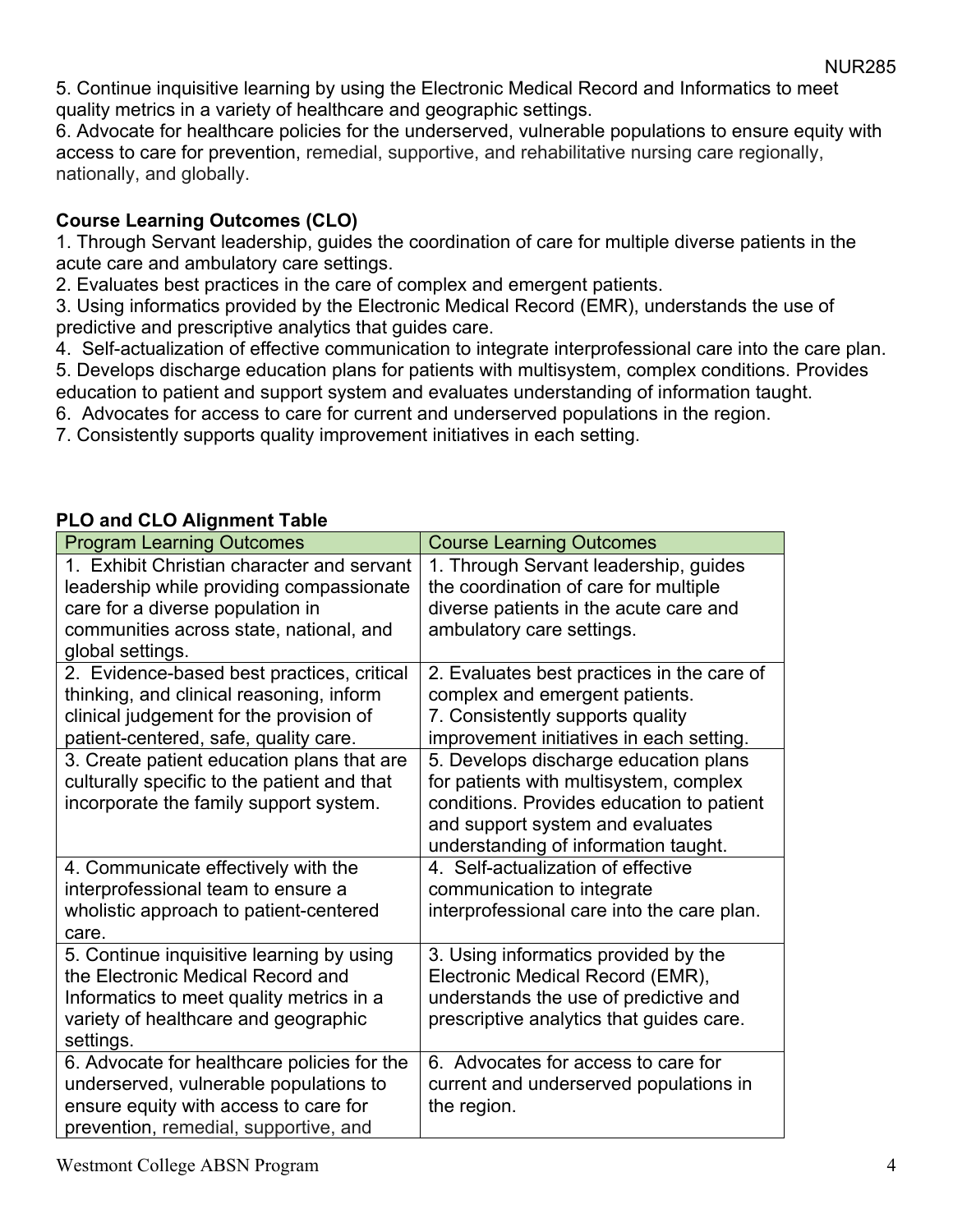| rehabilitative nursing care regionally, |  |
|-----------------------------------------|--|
| nationally, and globally.               |  |

#### **Required Textbooks and Articles**

| <b>Title</b>          | Author           | <b>Publisher</b>                                                                        | ISBN#          |
|-----------------------|------------------|-----------------------------------------------------------------------------------------|----------------|
| Psychology for        | <b>Barker</b>    | Sage                                                                                    | 9-781473925069 |
| Nursing &             |                  |                                                                                         |                |
| Healthcare            |                  |                                                                                         |                |
| Professional:         |                  |                                                                                         |                |
| Developing            |                  |                                                                                         |                |
| Compassionate         |                  |                                                                                         |                |
| Care                  |                  |                                                                                         |                |
| Gerontologic          | Meiner & Yeager  | Elsevier                                                                                | 9-780323498111 |
| Nursing $(6th$ ed.)   |                  |                                                                                         |                |
| Brunner &             | Hinkle, J.L., &  | Lippincott Williams &                                                                   | 9-781496355157 |
| Suddarth's            | Cheever, K.H.    | <b>Wilkins</b>                                                                          |                |
| Textbook of           |                  |                                                                                         |                |
| Medical-Surgical      |                  |                                                                                         |                |
| Nursing $(14th$ ed.)  |                  |                                                                                         |                |
| Emergency             | Deitrick, Adams, | Retrieved from                                                                          |                |
| Nursing care of       | Davis, and       | https://www.ncbi.nlm.nih.gov/                                                           |                |
| Patients with         | Hershey (2019)   | pmc/articles/PMC7368907/pdf/main.pdf                                                    |                |
| Novel                 |                  |                                                                                         |                |
| Coronavirus           |                  |                                                                                         |                |
| Disease 2019          |                  |                                                                                         |                |
|                       |                  | Nursing Diagnosis textbook of your choice (can be a bundled application on smart phone) |                |
|                       |                  | Nursing Drug textbook of your choice (can be a bundled application on smart phone)      |                |
| Publication           | American         | American Psychological Association                                                      | 978-143383216  |
| Manual of the         | Psychological    |                                                                                         |                |
| American              | Association      |                                                                                         |                |
| Psychological         |                  |                                                                                         |                |
| Association           |                  |                                                                                         |                |
| (7 <sup>th</sup> ed.) |                  |                                                                                         |                |

#### **Supplemental Resources**

ATI Supreme Essentials provides the visual and auditory learners with skill vignettes, review modules, online tutorials, dosage calculation and safe medication practice, computer adaptive NextGen and current NCLEX test item types, civility tutorials, and ATI Pulse (analytics engine that predicts students probability of passing the NCLEX). ATI also provides a host of practice and proctored NCLEX style exams as well as a Predictor exam to prepare for the NCLEX. ATI tools will be fully integrated into each nursing course.

#### **Suggested Resources**

- **1.** Articles
- **2.** Position Papers
- **3.** Healthcare Policies
- **4.** Westmont College Library and online databases (EBSCO, ProQuest, ERIC, CINALH)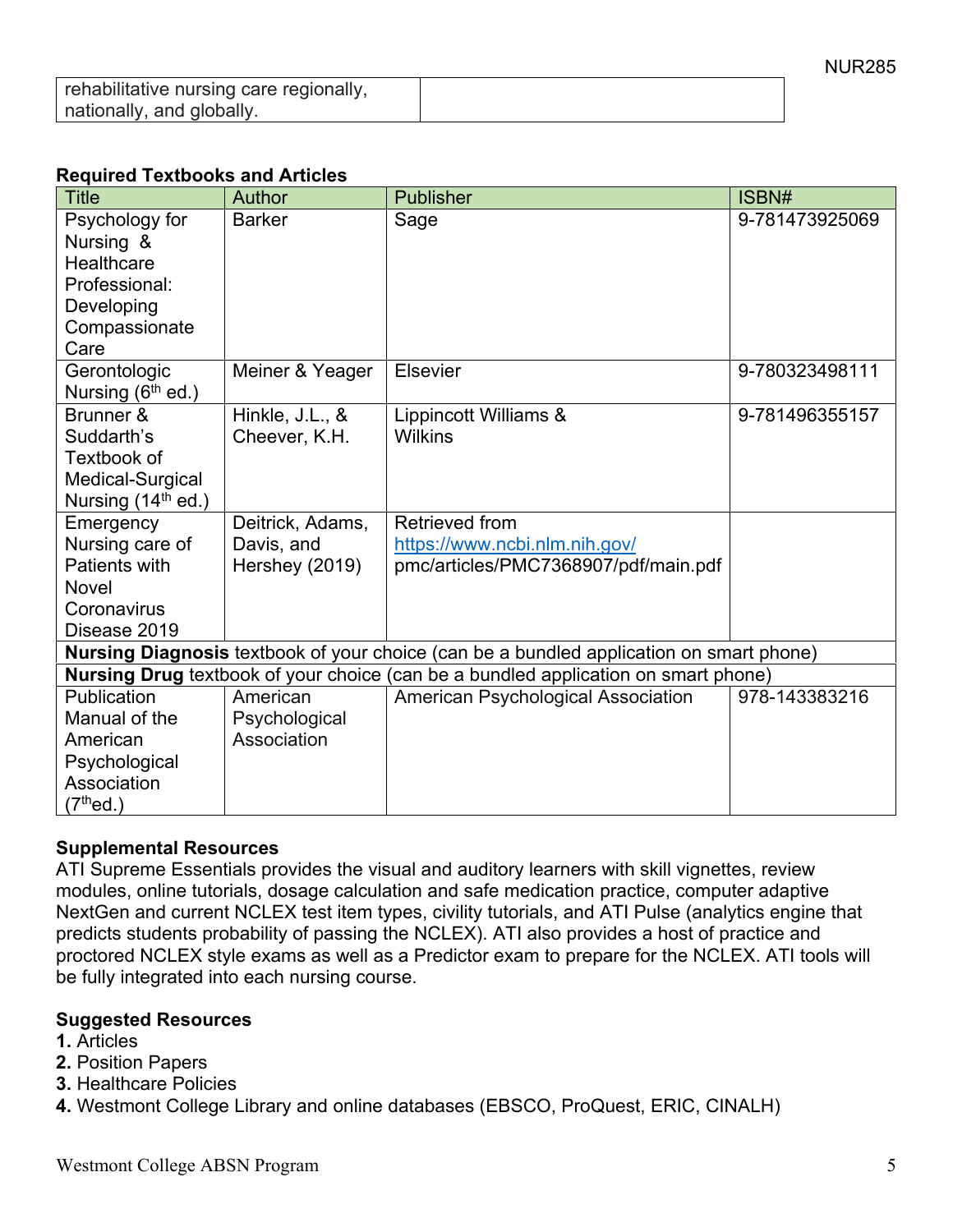# **Assessment of CLOs (Assignments, quizzes, exams)**

The assessments used in this course to measure your learning and meeting the content objectives and course learning outcomes will include class participation, quizzes, exams using NCLEX style questions, and a signature assessment (comprehensive assessment). If student earns <85% on any course exam, student must build a 20-question quiz using ATI's Learning System quiz bank on missed content as remediation for course exam. This quiz will be due on next class day.

| <b>Course Learning Outcomes</b>                                                                                                                                                                                                                                                                                                                                                                                                                                                                                                                                                                                                                                                                       | <b>Instructional activity</b>                                                           | <b>Assessment</b>                                   |
|-------------------------------------------------------------------------------------------------------------------------------------------------------------------------------------------------------------------------------------------------------------------------------------------------------------------------------------------------------------------------------------------------------------------------------------------------------------------------------------------------------------------------------------------------------------------------------------------------------------------------------------------------------------------------------------------------------|-----------------------------------------------------------------------------------------|-----------------------------------------------------|
| 1. Through Servant leadership, guides the<br>coordination of care for multiple diverse<br>patients in the acute care and ambulatory<br>care settings.<br>2. Evaluates best practices in the care of<br>complex and emergent patients.<br>3. Using informatics provided by the<br>Electronic Medical Record (EMR),<br>understands the use of predictive and<br>prescriptive analytics that guides care.<br>4. Self-actualization of effective<br>communication to integrate<br>interprofessional care into the care plan.<br>6. Advocates for access to care for current<br>and underserved populations in the region.<br>7. Consistently supports quality<br>improvement initiatives in each setting. | Lecture, class<br>discussion, shared<br>experiences, and<br>scaffolding case<br>studies | Quizzes, exams, Case<br>Study assignments           |
| 5. Develops discharge education plans for<br>patients with multisystem, complex<br>conditions. Provides education to patient<br>and support system and evaluates<br>understanding of information taught.                                                                                                                                                                                                                                                                                                                                                                                                                                                                                              | Case studies and<br>Simulation                                                          | Clinical practice using<br>clinical evaluation tool |

 $Class$  participation  $= P/NC$ Weekly quizzes  $15 \times 10$ pts each = 150pts Exams 4 x 100pts each = 400pts Final exam is comprehensive Signature Assignment 100pts = 100pts

 $Total = 650pts$ 

\*Student must pass theory course with 75% and clinical course with "Pass" to graduate. **II. Course Policies** 

# **Grading**

Westmont College ABSN Program 6 Grade points per unit of credit are assigned on the following scale: A 4 grade points A- 3.7 grade points B+ 3.3 grade points B 3.0 grade points B- 2.7 grade points C+ 2.3 grade points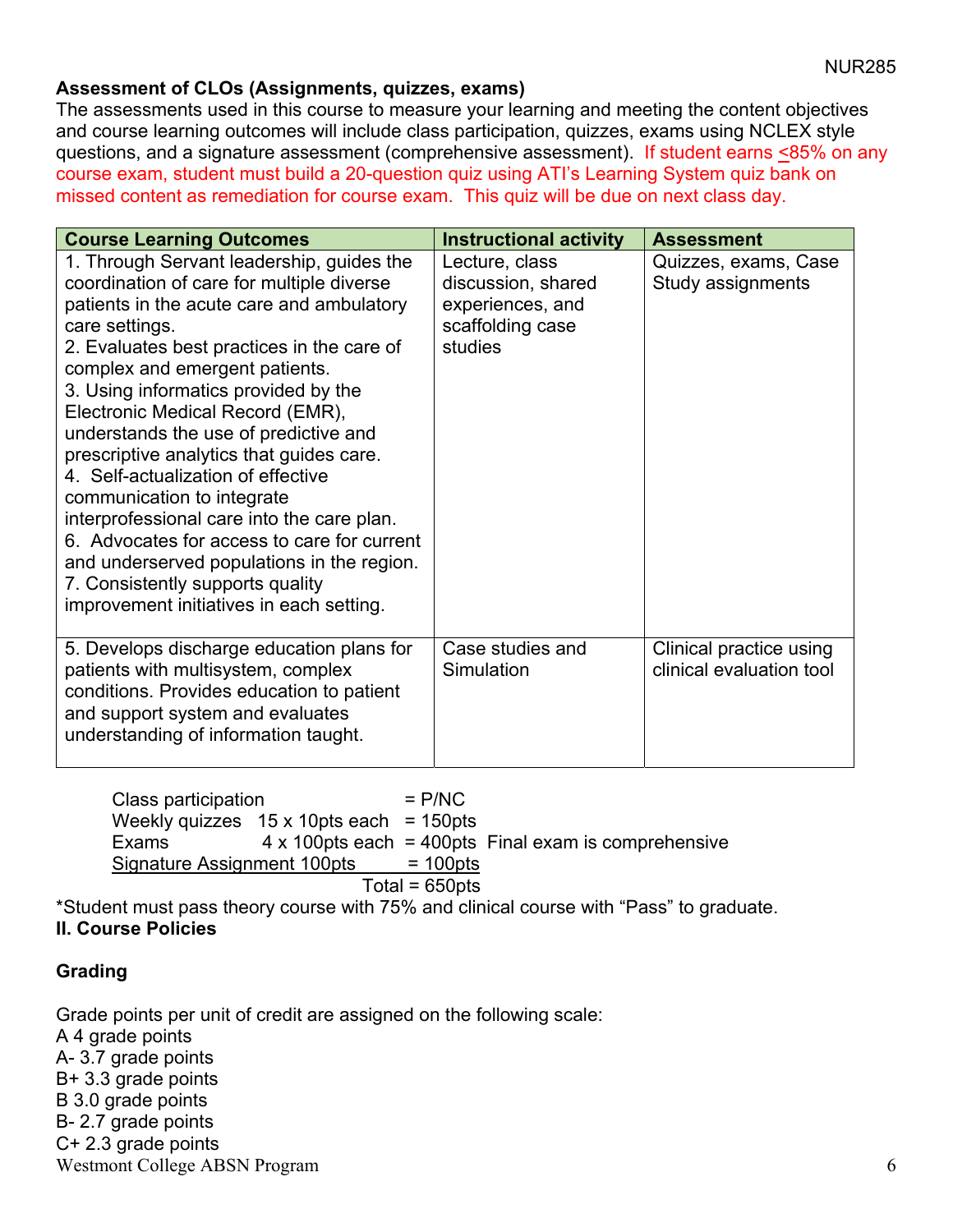C 2.0 grade points

C- 1.7 grade points

D+ 1.3 grade points

D 1.0 grade points

D- 0.7 grade points

P (At least D-) No grade points assigned. Not computed in the grade point average.

F 0 grade points

NC (F) No grade points assigned. Not computed in the grade point average. W No grade points assigned. Not computed in grade point average.

WF No grade points assigned. Not computed in grade point average.

WP No grade points assigned. Not computed in grade point average.

WX No grade points assigned. Not computed in grade point average.

Westmont does not compute the units and grades students earned at other colleges in its grade average. (Exception: Courses and grades taken as part of a Westmont off- campus program are posted on the Westmont transcript and will be calculated in the Westmont GPA.)

Apart from the exceptions identified below, all courses at Westmont are graded using a letter scale (A, B, C, D, F).

Instructor Initiated Exceptions:

- 1. For pedagogical reasons, an instructor may elect to use P/NC grade reporting in any class not approved for GE credit. It is assumed that the same grade-reporting system will be applied to the entire class.
- 2. With the approval of the General Education Committee, P/NC grade reporting may be used in appropriate, GE-approved courses.
- 3. When P/NC grade reporting is used, the syllabus must reflect this fact. In addition, departments are encouraged to include a notice in the catalog that the course may use P/NC grading.

# **Office of Disability Services**

Students who have been diagnosed with a disability are strongly encouraged to contact the Office of Disability Services as early as possible to discuss appropriate accommodations for this course. Formal accommodations will only be granted for students whose disabilities have been verified by the Office of Disability Services. These accommodations may be necessary to ensure your equal access to this course.

Please contact Sheri Noble, Director of Disability Services. (310A Voskuyl Library, 565-6186, snoble@westmont.edu) or visit the website for more information: http://www.westmont.edu/\_offices/disability

# **Dress Code**

Comfortable, non-binding clothing

# **Academic Integrity**

Westmont College ABSN Program 7 When students join our college community, they are expected, as apprentice scholars, to search for truth with integrity and accuracy. This quest requires humility about our abilities, respect for the ideas of others, and originality in our thinking. Since Westmont is a Christian community, the integrity of our scholarship is rooted in the integrity of our faith. We seek to be followers of Christ in the classroom, in the library, and at the privacy of our computers. Violations of academic integrity are a serious breach of trust within the Westmont community because they violate the regard for truth essential to genuine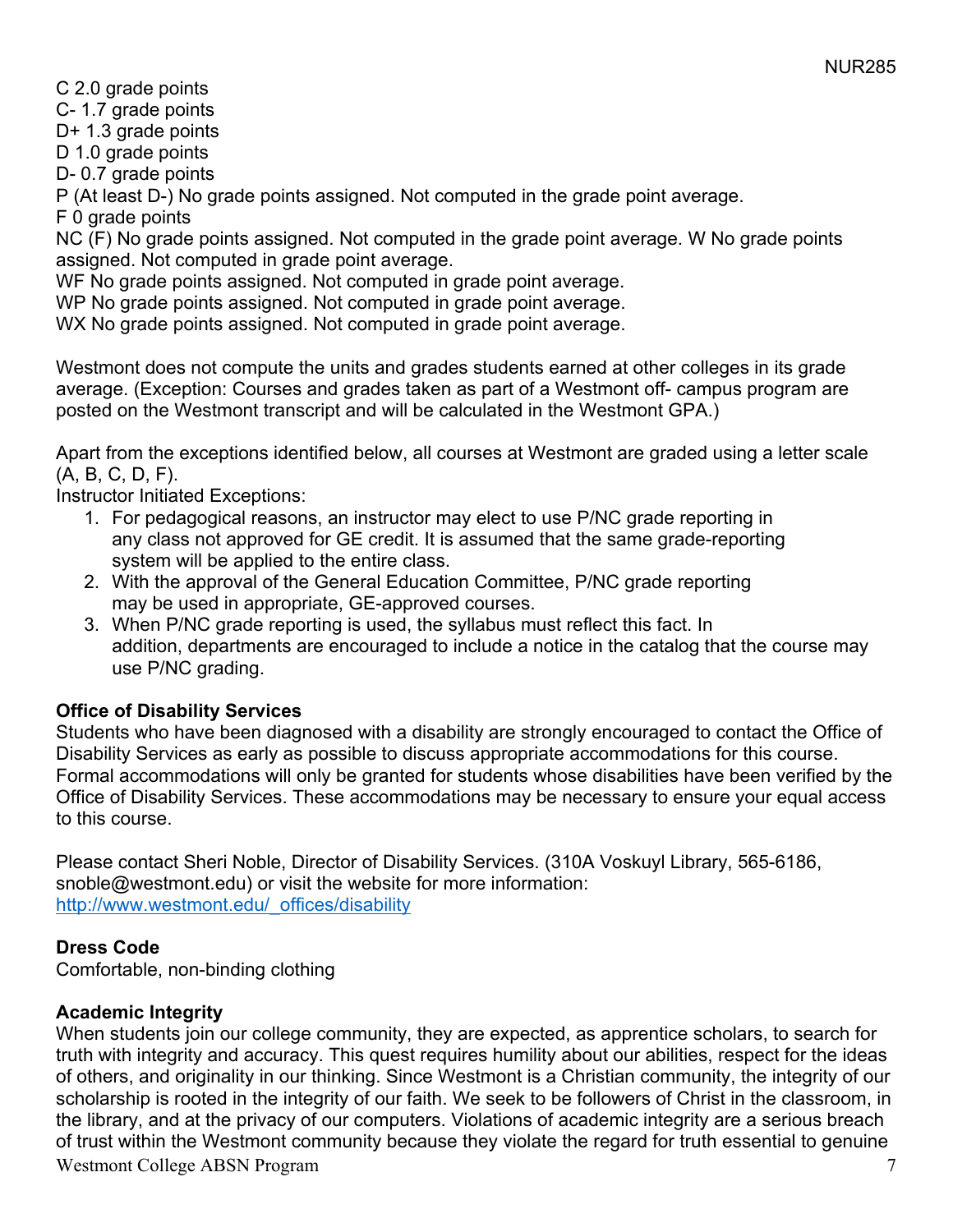learning and Christian consistency. Such deception also hurts those students who do their work with integrity. Violations of Academic Integrity may consist of cheating (the use of unauthorized sources of information on an examination or other assignment), falsification (misrepresentation of facts in any academic project or obligation) or plagiarism (the use of someone else's words or ideas without giving proper credit). Faculty and students should operate in an environment of mutual trust and respect. Faculty will expect students to act in ways consistent with academic integrity. However, for both scholarly and spiritual reasons, cheating, falsification, plagiarism and all other violations of academic integrity will not be tolerated in the Westmont community. Please familiarize yourself with the entire Westmont College Academic Integrity Policy. This document defines different violations of academic integrity and their consequences. It also contains very helpful information on strategies to recognize violations of academic integrity before they occur. Dishonesty in the clinical setting, will not be tolerated and students will be removed followed by program suspension or termination.

# **Technology in the Classroom**

Laptops, tablets, and smart phones can be used in the classroom with the permission of the faculty. The use of smart phones in the clinical setting will depend on each clinical setting's rules. Smart phones in the clinical setting can be used for clinical related resources (drug book, Tabers, calculation, etc). Recording lectures is also at the discretion of the faulty and permission must be granted.

# **Emergencies**

In the event that an emergency occurs during instruction, it is important to be familiar with the practices in place for the classroom. Please review the document at https://integready.app.box.com/AnticipatingInClass and direct any questions or concerns to the Office of Institutional Resilience.

# **III. Weekly course schedule**

# **Textbooks:**

- 1. Medical/Surgical Nursing Hinkle & Cheever (H&C)
- 2. Psychology of Nursing Barker (Barker)
- 3. Gerontologic Nursing Meiner & Yeager (Meiner)
- 4. Covid-19 article
- 5. ATI- supplemental instruction

# **\*Subject to change at any time, you will be notified of any changes**

| <b>Week</b> | <b>Content Objectives</b>                                                                                                                                                                                                                                                                                                                                                                                                                                                                                                                                                                                                            | <b>Reading</b>                         | <b>Activities and</b>                                                                                                                                                                                    | <b>Outcome</b>     |
|-------------|--------------------------------------------------------------------------------------------------------------------------------------------------------------------------------------------------------------------------------------------------------------------------------------------------------------------------------------------------------------------------------------------------------------------------------------------------------------------------------------------------------------------------------------------------------------------------------------------------------------------------------------|----------------------------------------|----------------------------------------------------------------------------------------------------------------------------------------------------------------------------------------------------------|--------------------|
|             | -Orientation to class, clinical, and syllabus<br>-Cardiac system (dysrhythmias), and pacemakers<br>1. Analyze elements of the ECG rhythm strip (rate,<br>rhythm, QRS complex and shape, duration, P wave and<br>shape, PR interval, and P:QRS ratio.<br>2. Evaluate ECG criteria, causes, and management of<br>several dysrhythmias, including conduction<br>disturbances.<br>3. Create nursing care plans, using the nursing process<br>as a framework, for care of patients with dysrhythmias.<br>4. Compare the different types of pacemakers, their<br>uses, possible complications, and patient-centered<br>compassionate care. | H & C: 26<br>Meiner: Ch.<br>19<br>ATI: | assignments<br>Small group<br>discussion:<br>Consider the<br>current<br>treatment for<br>A-Fib.<br>including the<br>classification<br>system and<br>risk associated<br>with Stroke, Be<br>ready to share | <b>Measurement</b> |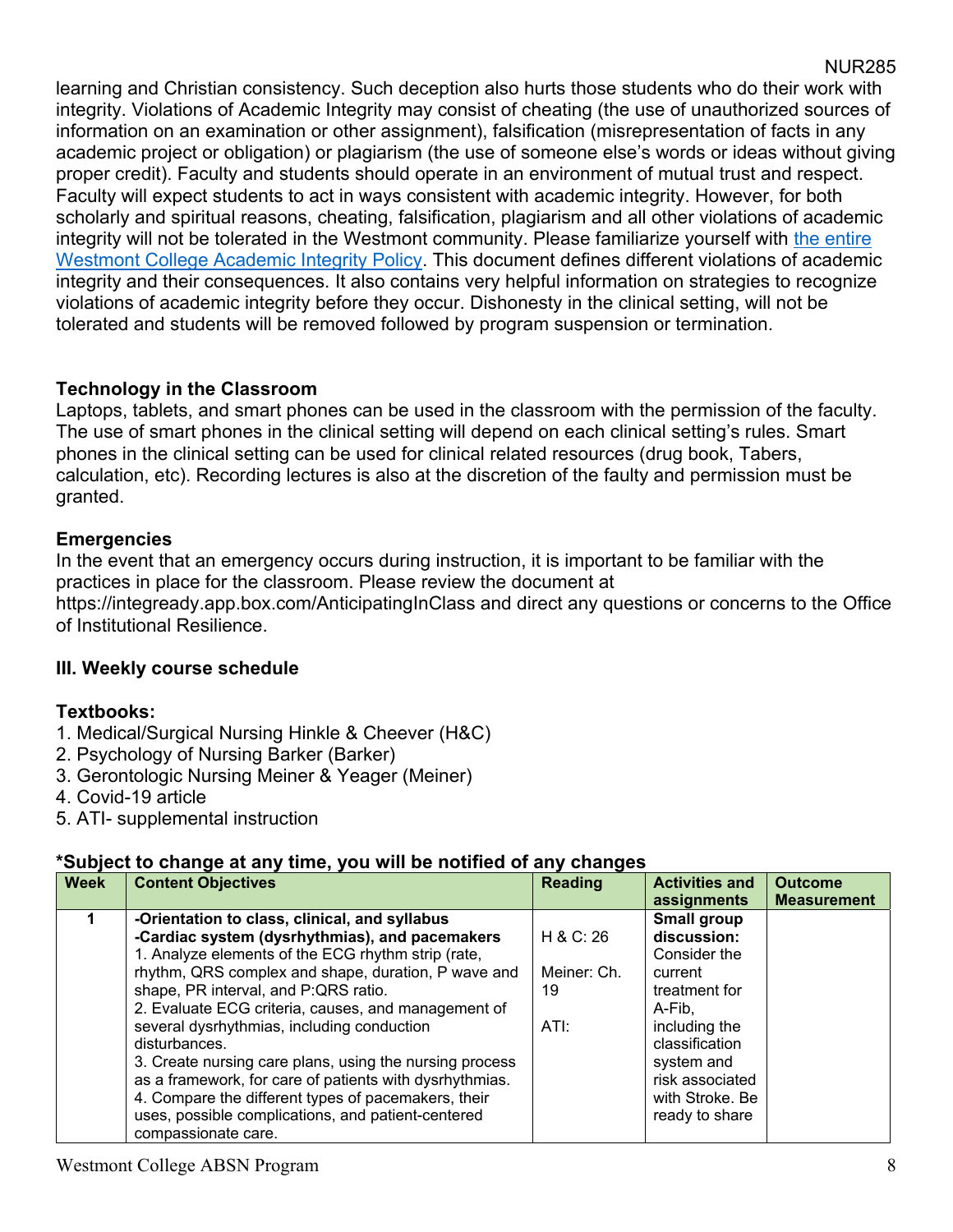|                | 5. Discusses the telemetry technician notes in the EMR                                                |              | your findings in         |                |
|----------------|-------------------------------------------------------------------------------------------------------|--------------|--------------------------|----------------|
|                | to assist in making informed clinical judgements.                                                     |              | class.                   |                |
|                | 6. Examines the pharmacological management of                                                         |              |                          |                |
|                | cardiac dysrhythmias implementing best practices.                                                     |              |                          |                |
|                | 7. Summarizes the laboratory and diagnostic tests to                                                  |              |                          |                |
| $\overline{2}$ | confirm best nursing practices.<br>-Cardiac                                                           |              | Small group              |                |
|                | (CAD, CHF, Pericarditis, Structural defects, HTN                                                      | H & C: 25,   | discussion:              |                |
|                | crisis, and cardiac rehabilitation                                                                    | 28, 29, 31   | As our                   |                |
|                | 1. Discuss the clinical manifestations and patient-                                                   |              | population               |                |
|                | centered, compassionate care of patients with heart                                                   | Meiner: 19   | continues to             |                |
|                | failure.                                                                                              |              | grow in the              |                |
|                | 2. Discuss the clinical indications, patient preparation,                                             | ATI:         | elderly age              |                |
|                | and other related nursing implications for common tests                                               |              | group, what              |                |
|                | and procedures used to assess cardiovascular function                                                 |              | are some of              |                |
|                | and diagnose cardiovascular diseases.                                                                 |              | the lifestyle            |                |
|                | 3. Create a care plan using the nursing process as the                                                |              | modifications            |                |
|                | framework for a patient with pericarditis.                                                            |              | that can be              |                |
|                | 4. Examine valvular disorder of the heart and describe                                                |              | changed in               |                |
|                | the clinical manifestations, medical care, and patient-                                               |              | younger life to          |                |
|                | centered compassionate nursing care of patients with                                                  |              | combat the               |                |
|                | mitral and aortic disorders.                                                                          |              | cardiovascular           |                |
|                | 5. Examines the pharmacological management of<br>cardiovascular disorders and conditions implementing |              | disease in<br>older age? |                |
|                | best practices.                                                                                       |              | How much                 |                |
|                | 6. Appraise the Electronic Medical Record capabilities to                                             |              | does genetics            |                |
|                | produce prescriptive and predictive analytics for                                                     |              | matter?                  |                |
|                | cardiovascular disorders.                                                                             |              |                          |                |
|                |                                                                                                       |              | <b>ATI Video</b>         |                |
|                |                                                                                                       |              | <b>Case Studies:</b>     |                |
|                |                                                                                                       |              | <b>Heart Failure</b>     |                |
|                |                                                                                                       |              |                          |                |
| $\mathbf{3}$   | -Cardiac                                                                                              | Barker: Ch.7 | Small group              |                |
|                | (CAD, CHF, Structural defects, HTN crisis, and                                                        |              | activity:                |                |
|                | cardiac rehabilitation                                                                                |              | Complete                 |                |
|                | 1. Identify why self-awareness is important within the                                                | Meiner: Ch.  | Critical                 |                |
|                | therapeutic relationship.                                                                             | 27 (cardiac  | Thinking                 |                |
|                | 2. Compare and contrast the psychological perspectives                                                | rehab)       | exercise #3 in           |                |
|                | underpinning therapeutic relationships.                                                               |              | H&C Ch. 31               |                |
|                | 3. Modify the plan of care when information from your                                                 | ATI:         | and present in           |                |
|                | assessment and the EMR data demonstrates a change                                                     |              | class.                   |                |
|                | in the patient condition.                                                                             |              |                          |                |
|                | 4. Examine hypertensive crises and their patient-                                                     |              |                          |                |
|                | centered, compassionate care and interprofessional<br>team treatment.                                 |              |                          |                |
|                | 5. Differentiate between hypertensive emergency and                                                   |              |                          |                |
|                | hypertensive urgency.                                                                                 |              |                          |                |
|                | 6. Examines the pharmacological management of                                                         |              |                          |                |
|                | hypertension implementing best practices.                                                             |              |                          |                |
|                | 7. Create a discharge plan with enrollment in cardiac                                                 |              |                          |                |
|                | rehabilitation.                                                                                       |              |                          |                |
| 4              | -Disorders of the pulmonary system (COPD, trachs,                                                     |              |                          | Exam 1-        |
|                | mechanical ventilation, Cor Pulmonar)                                                                 | H & C: 22,   |                          | <b>Cardiac</b> |
|                | 1. Discuss the pathophysiology, clinical manifestations,                                              | 23, 24       |                          | weeks 1-3      |
|                | and treatment of chronic obstructive pulmonary disease<br>(COPD).                                     | Meiner: 20   |                          |                |
|                |                                                                                                       |              |                          |                |
|                |                                                                                                       | ATI:         |                          |                |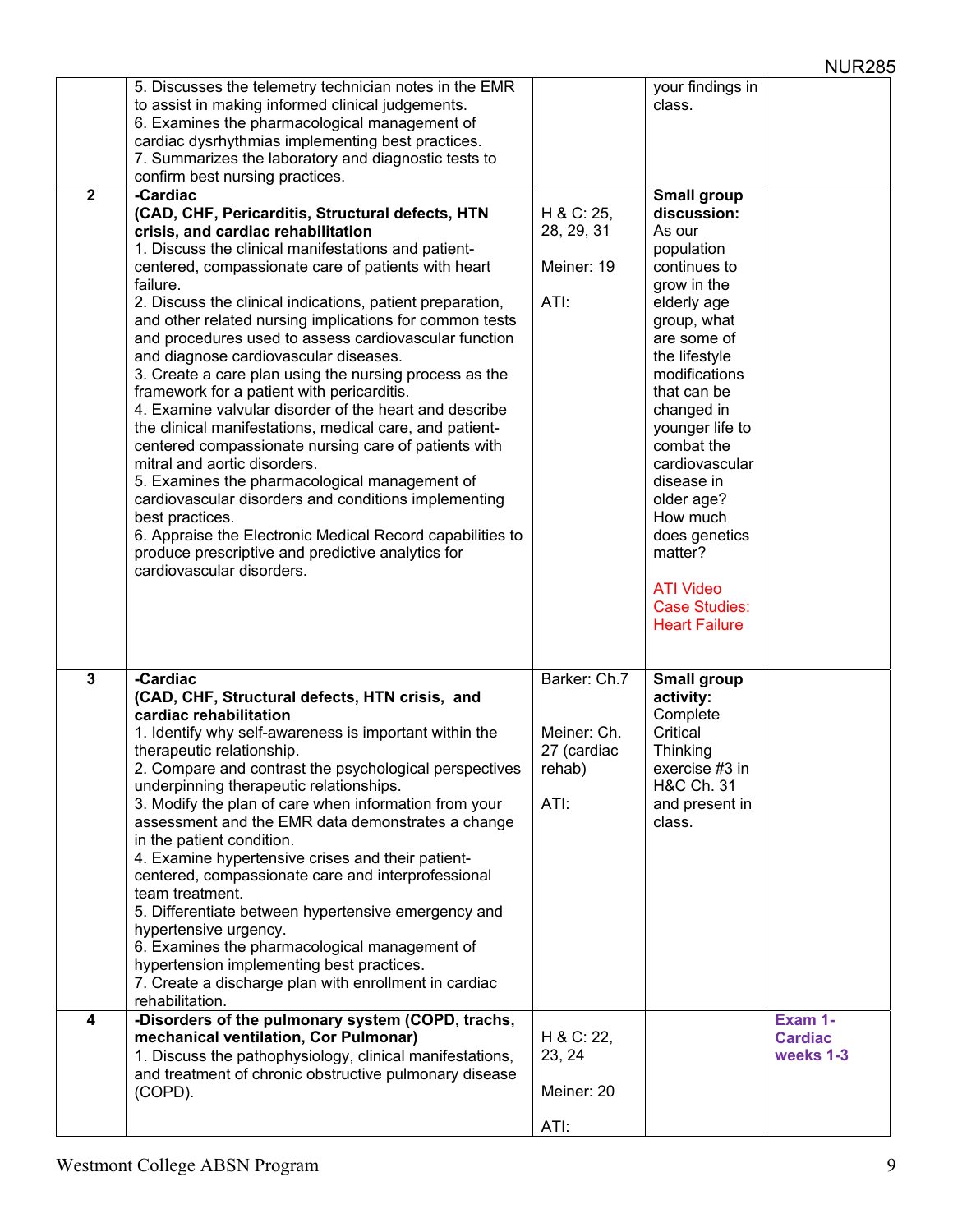|   | 2. Analyze the major risk factors for developing COPD<br>and nursing interventions to minimize or prevent these<br>risk factors.<br>3. Create a patient-centered, compassionate care plan<br>using the nursing process as a framework for patients<br>with COPD.<br>4. Evaluate the pharmacologic management for COPD<br>by gathering data from the EMR entered by the<br>interprofessional team.<br>5. Develop an education plan for patients with COPD.<br>6. Examine the patient-centered compassionate care<br>of a patient with an endotracheal tube and a patient<br>with a tracheostomy.<br>7. Compose a plan of care using the nursing process<br>as a framework for care of patients who are<br>mechanically ventilated.<br>8. Justify the process of weaning the patient from<br>mechanical ventilation.                                                                                                                                                                                                                                                                                                                                           |                                                                                                                                                                                                 |                                                                                                                                                                                                                                                                     |  |
|---|--------------------------------------------------------------------------------------------------------------------------------------------------------------------------------------------------------------------------------------------------------------------------------------------------------------------------------------------------------------------------------------------------------------------------------------------------------------------------------------------------------------------------------------------------------------------------------------------------------------------------------------------------------------------------------------------------------------------------------------------------------------------------------------------------------------------------------------------------------------------------------------------------------------------------------------------------------------------------------------------------------------------------------------------------------------------------------------------------------------------------------------------------------------|-------------------------------------------------------------------------------------------------------------------------------------------------------------------------------------------------|---------------------------------------------------------------------------------------------------------------------------------------------------------------------------------------------------------------------------------------------------------------------|--|
| 5 | -Pulm cont.                                                                                                                                                                                                                                                                                                                                                                                                                                                                                                                                                                                                                                                                                                                                                                                                                                                                                                                                                                                                                                                                                                                                                  |                                                                                                                                                                                                 | Small group                                                                                                                                                                                                                                                         |  |
|   | (Covid-19, Pulmonary edema and hypertension<br>Chest injuries, lung cancer)<br>1. Discuss the history and management of Covid-19.<br>2. Create an evidence-based plan of care for the<br>prevention of spread, infection, and rehabilitation of<br>patients with Covid-19.<br>3. Demonstrates understanding of pulmonary and<br>cardiac complications causing pulmonary edema.<br>4. Evaluate how fluid and electrolyte management can<br>result in pulmonary edema.<br>5. Discussion the complication of pulmonary<br>hypertension, cor pulmonale, and its effect on the<br>cardiovascular system.<br>6. Evaluate the complications of chest trauma and their<br>clinical manifestations as well as the patient-centered<br>compassionate care.<br>7. Examine the evidence-based best practices for the<br>modes of therapy related to nursing management of<br>patients with lung cancer.<br>8. Examines the pharmacological management of<br>pulmonary injury, disease, and multisystem conditions<br>implementing best practices.<br>9. Appraise the Electronic Medical Record capabilities to<br>produce prescriptive and predictive analytics for lung | H & C: 13,<br>23, 29 (Pulm<br>edema)<br><b>Article:</b><br>Emergency<br><b>Nursing Care</b><br>of the<br>patients with<br><b>Novel</b><br>coronavirus<br>disease,<br>2019<br>Meiner: 20<br>ATI: | discussion:<br>Examine your<br>groups<br>experience<br>with either<br>having Covid-<br>19<br>(symptomatic<br>or nonsympt-<br>omatic) or<br>kowing<br>someone who<br>suffered from<br>it. What can<br>we do as a<br>population to<br>prevent<br>another<br>pandemic? |  |
| 6 | cancer therapies.<br>-Pulm cont.                                                                                                                                                                                                                                                                                                                                                                                                                                                                                                                                                                                                                                                                                                                                                                                                                                                                                                                                                                                                                                                                                                                             |                                                                                                                                                                                                 | <b>Small group</b>                                                                                                                                                                                                                                                  |  |
|   | (Acid/base balance, pulm fibrosis, lung transplant,                                                                                                                                                                                                                                                                                                                                                                                                                                                                                                                                                                                                                                                                                                                                                                                                                                                                                                                                                                                                                                                                                                          | H & C:23                                                                                                                                                                                        | discussion:                                                                                                                                                                                                                                                         |  |
|   | sleep apnea, ARDS, and atelectasis<br>1. Discuss the oxyhemoglobin dissociation curve and its                                                                                                                                                                                                                                                                                                                                                                                                                                                                                                                                                                                                                                                                                                                                                                                                                                                                                                                                                                                                                                                                | Meiner: 19                                                                                                                                                                                      | Discuss the<br>sixth content                                                                                                                                                                                                                                        |  |
|   | impact on pulmonary disorders.                                                                                                                                                                                                                                                                                                                                                                                                                                                                                                                                                                                                                                                                                                                                                                                                                                                                                                                                                                                                                                                                                                                               |                                                                                                                                                                                                 | objective for                                                                                                                                                                                                                                                       |  |
|   | 2. Explore the patient-centered compassionate care of                                                                                                                                                                                                                                                                                                                                                                                                                                                                                                                                                                                                                                                                                                                                                                                                                                                                                                                                                                                                                                                                                                        | ATI:                                                                                                                                                                                            | this week.                                                                                                                                                                                                                                                          |  |
|   | the patients experience respiratory acidosis and                                                                                                                                                                                                                                                                                                                                                                                                                                                                                                                                                                                                                                                                                                                                                                                                                                                                                                                                                                                                                                                                                                             |                                                                                                                                                                                                 |                                                                                                                                                                                                                                                                     |  |
|   | respiratory alkalosis.<br>3. Examine pulmonary diagnostic reports in the EMR to                                                                                                                                                                                                                                                                                                                                                                                                                                                                                                                                                                                                                                                                                                                                                                                                                                                                                                                                                                                                                                                                              |                                                                                                                                                                                                 |                                                                                                                                                                                                                                                                     |  |
|   | assist in interprofessional care planning.                                                                                                                                                                                                                                                                                                                                                                                                                                                                                                                                                                                                                                                                                                                                                                                                                                                                                                                                                                                                                                                                                                                   |                                                                                                                                                                                                 |                                                                                                                                                                                                                                                                     |  |
|   | 4. Discuss the compensatory mechanisms involved                                                                                                                                                                                                                                                                                                                                                                                                                                                                                                                                                                                                                                                                                                                                                                                                                                                                                                                                                                                                                                                                                                              |                                                                                                                                                                                                 |                                                                                                                                                                                                                                                                     |  |
|   | when acid/base is imbalanced.                                                                                                                                                                                                                                                                                                                                                                                                                                                                                                                                                                                                                                                                                                                                                                                                                                                                                                                                                                                                                                                                                                                                |                                                                                                                                                                                                 |                                                                                                                                                                                                                                                                     |  |
|   | 5. Describe the genetic connection to pulmonary fibrosis<br>and importance of genetic testing.                                                                                                                                                                                                                                                                                                                                                                                                                                                                                                                                                                                                                                                                                                                                                                                                                                                                                                                                                                                                                                                               |                                                                                                                                                                                                 |                                                                                                                                                                                                                                                                     |  |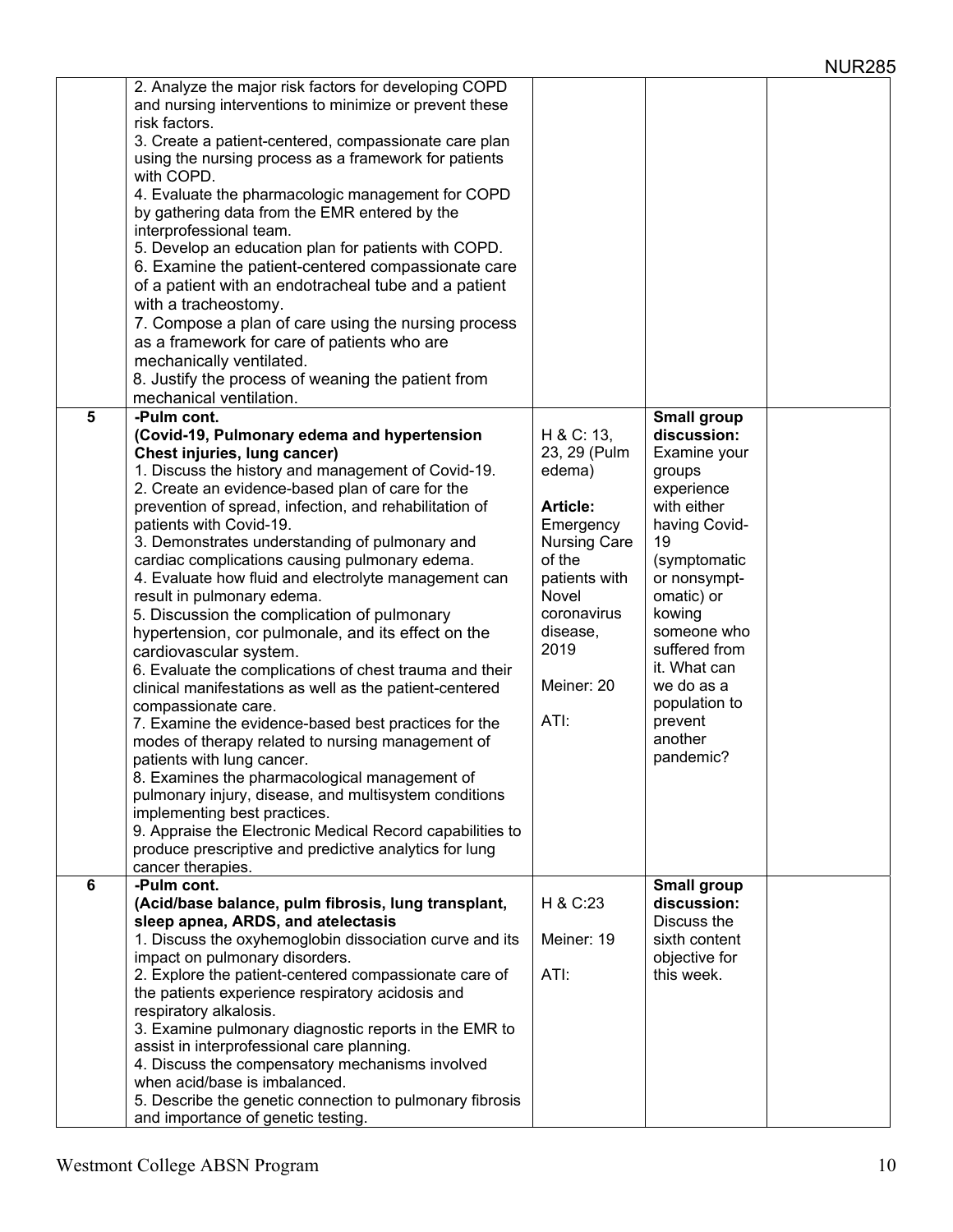|                | 6. Examine the healthcare disparities in pulmonary        |               |                 |                   |
|----------------|-----------------------------------------------------------|---------------|-----------------|-------------------|
|                | health related to socioeconomics, race, and ethnicity.    |               |                 |                   |
|                | 7. Discuss the therapeutic management techniques of       |               |                 |                   |
|                | acute respiratory distress syndrome to the underlying     |               |                 |                   |
|                | pathophysiology of the syndrome.                          |               |                 |                   |
|                | 8. Examines the pharmacological management of ARDS        |               |                 |                   |
|                | implementing best practices.                              |               |                 |                   |
|                | 9. Examine the patients at risk for atelectasis and the   |               |                 |                   |
|                | patient-centered care management of them.                 |               |                 |                   |
| $\overline{7}$ | -Neurological disorders (seizures, epilepsy, ICP,         |               |                 | Exam <sub>2</sub> |
|                | Parkinson's Disease, and Stroke)                          | H & C: 66, 67 |                 | <b>Pulmonary</b>  |
|                | 1. Discuss functional changes in the neurologic system    |               |                 | weeks 4-6         |
|                | during the aging process.                                 |               |                 |                   |
|                |                                                           | Meiner: 24    |                 |                   |
|                | 2. Examine symptoms and diagnostic tests in the EMR       |               |                 |                   |
|                | and interventions related to common neurologic            | (Parkinson's  |                 |                   |
|                | disorders in older adults.                                | disease and   |                 |                   |
|                | 3. Analyze evidence-based best practices that enhance     | stroke)       |                 |                   |
|                | patient-centered compassionate care in older adults with  |               |                 |                   |
|                | neurologic disorders.                                     | ATI:          |                 |                   |
|                | 4. Compare the early and late clinical manifestations of  |               |                 |                   |
|                | increased intracranial pressure (ICP)                     |               |                 |                   |
|                | 5. Evaluate the evidence-based, patient-centered          |               |                 |                   |
|                | compassionate care of patients experiencing a new         |               |                 |                   |
|                | diagnosis of ICP.                                         |               |                 |                   |
|                | 6. Discuss the various types and causes of seizures.      |               |                 |                   |
|                | 7. Construct a plan of immediate care for a patient       |               |                 |                   |
|                | having a grand mal seizure.                               |               |                 |                   |
|                | 8. Examines the pharmacological management of             |               |                 |                   |
|                | neurological conditions/disorders implementing best       |               |                 |                   |
|                | practices.                                                |               |                 |                   |
|                |                                                           |               |                 |                   |
| 8              | -Neuro cont.                                              | Barker: Ch. 8 | Small group     |                   |
|                | 9. Explore the social world in which emotional            |               | discussion:     |                   |
|                | intelligence has become necessary.                        | H & C: 67     | Discuss the     |                   |
|                | 10. Examine the importance of emotional intelligence      |               | incidence and   |                   |
|                | when providing compassionate care.                        | Meiner: 24    | prevalence of   |                   |
|                | 11. Compare the various types of cerebrovascular          |               | college         |                   |
|                | disorders; their causes, clinical manifestations, and     | ATI:          | acquired        |                   |
|                | evidence-based, patient-centered compassionate care.      |               | meningitis.     |                   |
|                | 12. Examines the pharmacological management of            |               | Have you        |                   |
|                | STROKE implementing best practices.                       |               | gotten the      |                   |
|                | 13. Construct a discharge plan for the patient with newly |               | vaccine?        |                   |
|                | diagnosed CVA with hemiparesis, explaining the            |               |                 |                   |
|                | importance of interprofessional care and collaboration.   |               |                 |                   |
|                | 14. Appraise the Electronic Medical Record capabilities   |               |                 |                   |
|                | to produce prescriptive and predictive analytics for      |               |                 |                   |
|                | certain neurological disorders.                           |               |                 |                   |
|                | 15. Provide effective communication within the            |               |                 |                   |
|                | collaborative efforts of the interprofessional team for   |               |                 |                   |
|                | patients with spinal cord injuries.                       |               |                 |                   |
| 9              | -Neuro cont.                                              |               | Small group     |                   |
|                | (Multiple sclerosis, meningitis, cranial nerve            | H & C: 67, 70 | discussion:     |                   |
|                | damage, Bell's palsy, amyotrophic lateral sclerosis-      |               | Share           |                   |
|                | ALS)                                                      | Meiner: 24    | experiences     |                   |
|                | 16. Discuss the pathophysiology, clinical manifestations, |               | with friends or |                   |
|                | medical management, and evidence-based, patient-          | ATI:          | family          |                   |
|                | centered compassionate care of patients with multiple     |               | members who     |                   |
|                | sclerosis (MS).                                           |               | experienced     |                   |
|                | 17. Construct an interprofessional care plan for the      |               | Bell's Palsy.   |                   |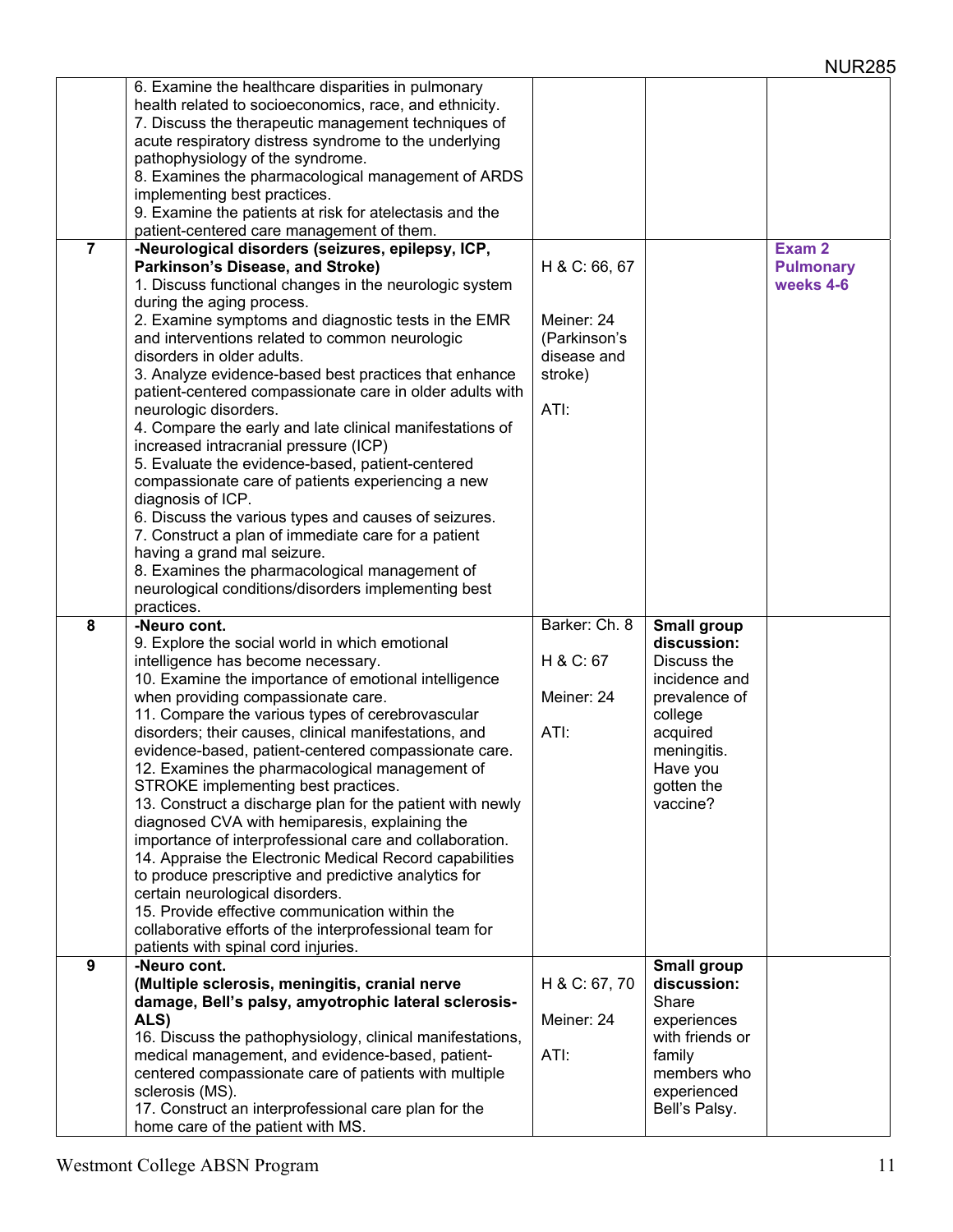|                 | 18. Examine evidence-based, patient-centered<br>compassionate care of the patient with meningitis.<br>19. Analyze information for college students regarding<br>the increased risk of obtaining meningitis, develop<br>discharge teaching.<br>20. Establish a nursing diagnosis for Alteration in Body<br>Image for the discharge plan for a patient with Bell's<br>Palsy.<br>21. Evaluate the social adjustments for patients with<br>ALS and develop the patient-centered compassionate<br>plan of care to support the patients' needs and<br>preferences.                                                                                                                                                                                                                                                                                                                                                                                                                                                                                                                                |                                                                        | <b>Class</b><br>discussion:<br>Discuss the<br>funding<br>sources for<br>current<br>research on<br>ALS. Has the<br>survivorship<br>changes in the<br>last 10 years?                                                                                           |                                                                                                                                  |
|-----------------|---------------------------------------------------------------------------------------------------------------------------------------------------------------------------------------------------------------------------------------------------------------------------------------------------------------------------------------------------------------------------------------------------------------------------------------------------------------------------------------------------------------------------------------------------------------------------------------------------------------------------------------------------------------------------------------------------------------------------------------------------------------------------------------------------------------------------------------------------------------------------------------------------------------------------------------------------------------------------------------------------------------------------------------------------------------------------------------------|------------------------------------------------------------------------|--------------------------------------------------------------------------------------------------------------------------------------------------------------------------------------------------------------------------------------------------------------|----------------------------------------------------------------------------------------------------------------------------------|
| 10              | -Bleeding disorders (hemophilia and von<br>Willebrands disease, blood transfusions)<br>1. Discuss the patient-centered compassionate care for<br>patient experiencing bleeding disorders.<br>2. Use the EMR to track and trend changes in lab values<br>associated with bleeding disorders.<br>3. Examine the pharmacologic management of bleeding<br>disorders including the safety protocols with blood<br>product transfusion.<br>4. Examine the genetic relationship to common bleeding<br>disorders like hemophilia and von Willebrand's disease.<br>5. Create a comprehensive discharge education plan for<br>the newly diagnosed patient with a bleeding disorder.                                                                                                                                                                                                                                                                                                                                                                                                                   | H & C: 32,33<br>Meiner:<br>ATI:                                        | Individual<br>work: Explore<br>the website of<br>the American<br>Society of<br>Hematology<br>www.hematolo<br>gy.org                                                                                                                                          | <b>Exam 3 Neuro</b><br>Weeks 7-9                                                                                                 |
| $\overline{11}$ | -Hematology (leukemia, lymphoma, myeloma, DIC)<br>1. Assess the older adult for their end-of-life care<br>planning.<br>2. Examine evidence-based, patient-centered<br>compassionate care of the patient with blood cancers.<br>3. Examine the prescriptive analytics from the EMR for<br>the care of patients with blood cancers.<br>4. Evaluate the need for a nurse navigator for the<br>comprehensive care of patients undergoing a bone<br>marrow transplant.<br>5. Compare the leukemias in terms of their incidence,<br>physiologic alterations, clinical manifestations,<br>management, and prognosis.<br>6. Use the nursing process as a framework for care of<br>patients with acute leukemia.<br>7. Compare the myeloproliferative disorders in terms of<br>their incidence, clinical manifestations, management,<br>complications, and prognosis.<br>8. Analyze the emergent care needed for patients<br>developing disseminated intravascular coagulation.<br>9. Examines the pharmacological management of<br>hematologic disorders/conditions implementing best<br>practices. | H & C: 33<br>(pgs. 956-<br>959), 34<br>Meiner: Pgs.<br>602-605<br>ATI: | Small group<br>discussion:<br>Compare your<br>own practice<br>and<br>safeguards<br>with blood<br>transfusions<br>with each<br>other.<br><b>ATI Dosage</b><br><b>Calc and Safe</b><br><b>Medication</b><br>Administration<br><b>Case Study:</b><br>Leukopedia | <b>ATI</b><br><b>Comprehensi</b><br>ve Predictor<br><b>Practice A</b><br>with Focused<br><b>Review and</b><br>post-study<br>quiz |
| 12              | -Cancer (chemotherapy, radiation, immunologic,<br>clinical trials)<br>1. Compare the role of nurses in health education and<br>prevention of oncologic disorders.<br>2. Differentiate among the goals of cancer care:<br>prevention, diagnosis, cure, control, and palliation.<br>3. Evaluate the roles of surgery, radiation therapy,<br>chemotherapy, hematopoietic stem cell<br>transplantation, hyperthermia, targeted therapy, and<br>symptom management in treating cancer.                                                                                                                                                                                                                                                                                                                                                                                                                                                                                                                                                                                                           | H & C: 15<br>Meiner: Pgs.<br>595-602<br>ATI:                           |                                                                                                                                                                                                                                                              |                                                                                                                                  |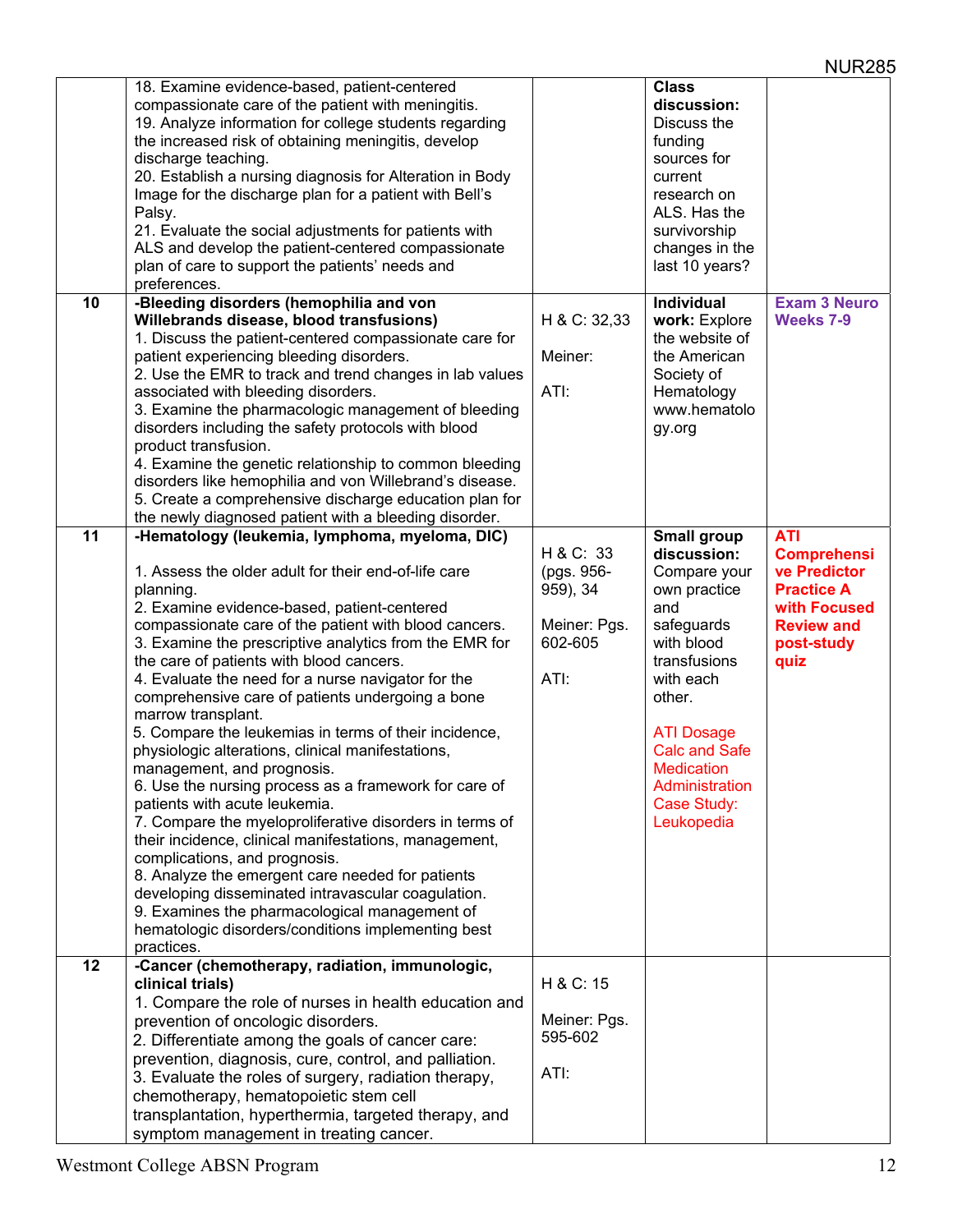|    | 4. Create a plan of care using the nursing process as                                                     |            |                    |                    |
|----|-----------------------------------------------------------------------------------------------------------|------------|--------------------|--------------------|
|    | a framework for the patient-centered, evidence-                                                           |            |                    |                    |
|    | based, compassionate care of patients with cancer.                                                        |            |                    |                    |
|    | 5. Analyze the pharmacologic management and                                                               |            |                    |                    |
|    | patients lab values to make informed clinical                                                             |            |                    |                    |
|    | judgement.                                                                                                |            |                    |                    |
|    | 6. Discuss the role of nurses in cancer survivorship                                                      |            |                    |                    |
|    | care.                                                                                                     |            |                    |                    |
| 13 | -Shock (Hypovolemic shock                                                                                 |            | <b>Class</b>       | Exam 4             |
|    | <b>Cardiogenic shock</b>                                                                                  | H & C: 14, | discussion:        | <b>Hematology</b>  |
|    | Sepsis and septic shock                                                                                   | 32, 33     | Compare and        | and Cancer-        |
|    | <b>Neurogenic shock</b>                                                                                   |            | contrast the       | weeks 10-12        |
|    | <b>Anaphylactic shock</b>                                                                                 |            | different types    |                    |
|    | 1. Describe shock and its underlying pathophysiology.                                                     | ATI:       | of shock. What     | <b>ATI</b>         |
|    | 2. Compare clinical findings of the compensatory,                                                         |            | is one             | <b>Comprehensi</b> |
|    | progressive, and irreversible stages of shock.                                                            |            | common             | ve Predictor       |
|    | 3. Examine similarities and differences in shock due                                                      |            | underlying         | <b>Practice B</b>  |
|    | to hypovolemic, cardiogenic, neurogenic,                                                                  |            | theme?             | with Focused       |
|    |                                                                                                           |            |                    | <b>Review and</b>  |
|    | anaphylactic, and septic shock states.                                                                    |            | Complete           | post-study         |
|    | 4. Appraise the EMR and prescriptive analytics in the                                                     |            | Critical           | quiz               |
|    | medical management of different types of shock.                                                           |            | thinking           |                    |
|    | 5. Construct a comprehensive, interprofessional plan of                                                   |            | exercise #4.       |                    |
|    | care that is evidence-based and patient-centered for the                                                  |            |                    |                    |
|    | compassionate care of patients with shock.<br>6. Include the patient's support system in care of patient. |            |                    |                    |
|    |                                                                                                           |            |                    |                    |
|    | 7. Examines the pharmacological management of<br>different types of shock implementing best practices.    |            |                    |                    |
| 14 | Shock cont.                                                                                               |            | <b>Small group</b> |                    |
|    | -Systemic inflammatory response syndrome (SIRS)                                                           | H & C: 14  | discussion:        |                    |
|    | -Multiple organ dysfunction syndrome (MODS)                                                               |            | Discuss in         |                    |
|    | 1. Describe organ dysfunction that may occur with                                                         |            | detail, the        |                    |
|    | shock.                                                                                                    | ATI:       | pathophysio-       |                    |
|    | 2. Differentiate vasoactive medications used in                                                           |            | logy of SIRS       |                    |
|    |                                                                                                           |            | and its impact     |                    |
|    | treating shock, and describe nursing implications                                                         |            | in the care of     |                    |
|    | associated with their use.                                                                                |            | patients in        |                    |
|    | 3. Relate the importance of nutritional support in all                                                    |            | shock.             |                    |
|    | forms of shock, SIRS, and MODS.                                                                           |            |                    |                    |
|    | 4. Discuss the role of nurses in psychosocial support                                                     |            |                    |                    |
|    | of patients experiencing shock and their families.                                                        |            |                    |                    |
|    | 5. Construct the nursing management priorities in                                                         |            |                    |                    |
|    | treating patients with multiple organ dysfunction                                                         |            |                    |                    |
|    | syndrome.                                                                                                 |            |                    |                    |
|    | 6. Evaluate how SIRS impacts the care delivery to                                                         |            |                    |                    |
|    | patients in various states of shock.                                                                      |            |                    |                    |
| 15 | <b>Semester Review</b>                                                                                    | ATI:       |                    | <b>ATI</b>         |
|    |                                                                                                           | Proctored  |                    | <b>Comprehensi</b> |
|    |                                                                                                           | Exam       |                    | ve Predictor       |
|    |                                                                                                           |            |                    | <b>Proctored</b>   |
| 16 |                                                                                                           |            |                    | <b>Assessment</b>  |
|    | <b>Comprehensive Final Exam (including weeks 13 and 14)</b>                                               |            |                    |                    |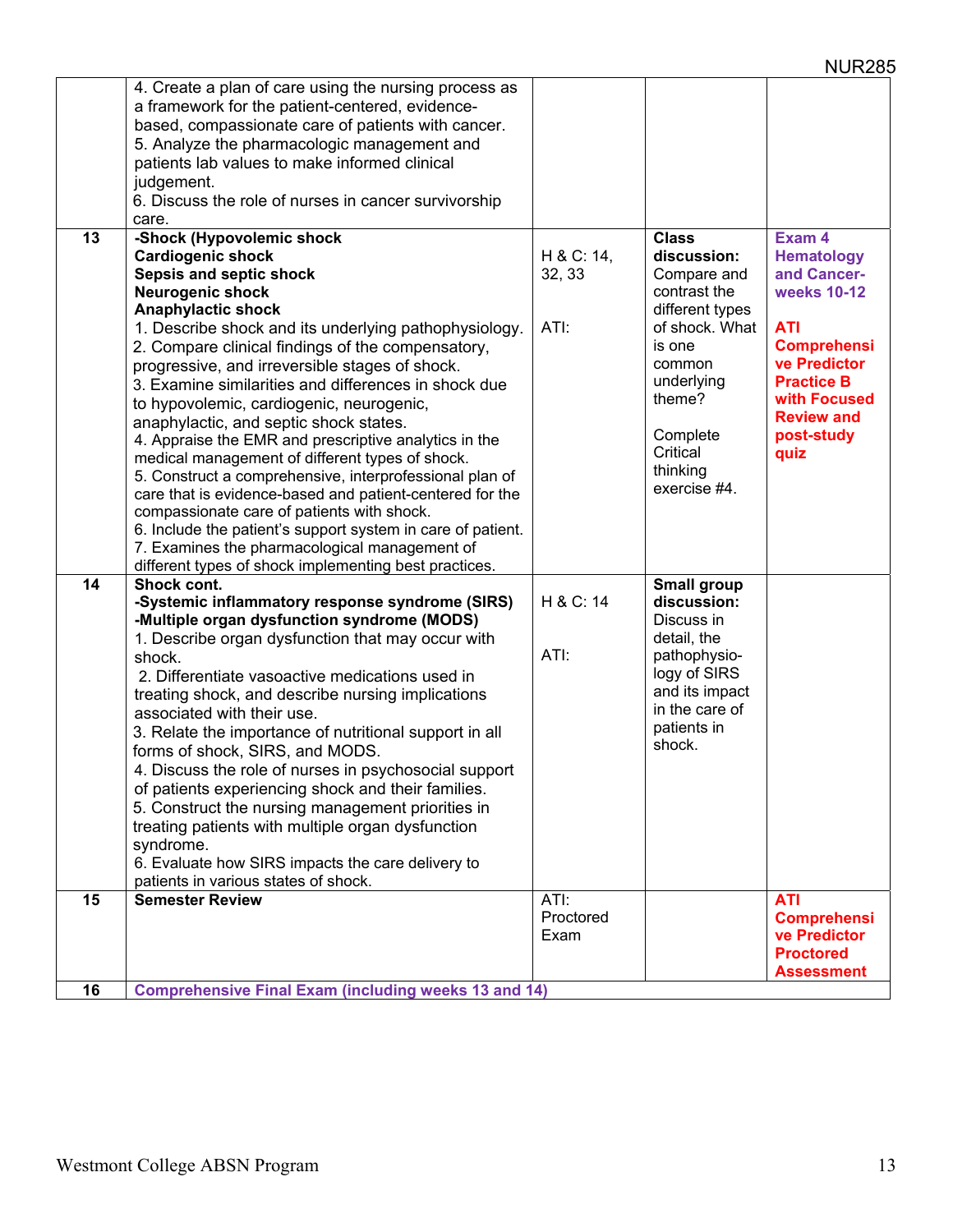Clinical syllabus

Faculty: TBD Clinical Site: TBD Faculty: TBD Phone: TBD Email: TBD Office hours: TBD

Clinical objectives:

1. Create safe, quality, patient-centered and evidence-based care plans for patients with complex multisystem conditions.

2. Validate compassionate care using evidence-based best practices.

3. Organize interprofessional collaboration using effective communication for the wholistic care of patients with complex and emergent conditions.

4 Using Informatics, discuss predictive and prescriptive analytics from the data produced by the Electronic Medical Record.

5. Justify the need for community and population health to diverse and underserved people in Santa Barbara.

6. Assess medication administration routine for possible work-arounds, short-cuts or need to deviate from policy.

7. Safely care for 3-4 patients by end of semester.

\*\*Please refer to the Student Handbook, Clinical Policies for dress code and clinical conduct in the clinical setting

**\*\*First day of class:** 13:00-17:00 Meet in skills lab to practice advanced assessment techniques, IV competency, IV push, Blood transfusion review.

**Clinical schedule:** 

| Preconference       |  |  |  |  |
|---------------------|--|--|--|--|
| Lunch               |  |  |  |  |
| Post-conference     |  |  |  |  |
| <b>Location TBD</b> |  |  |  |  |
|                     |  |  |  |  |

Westmont College ABSN Program 14